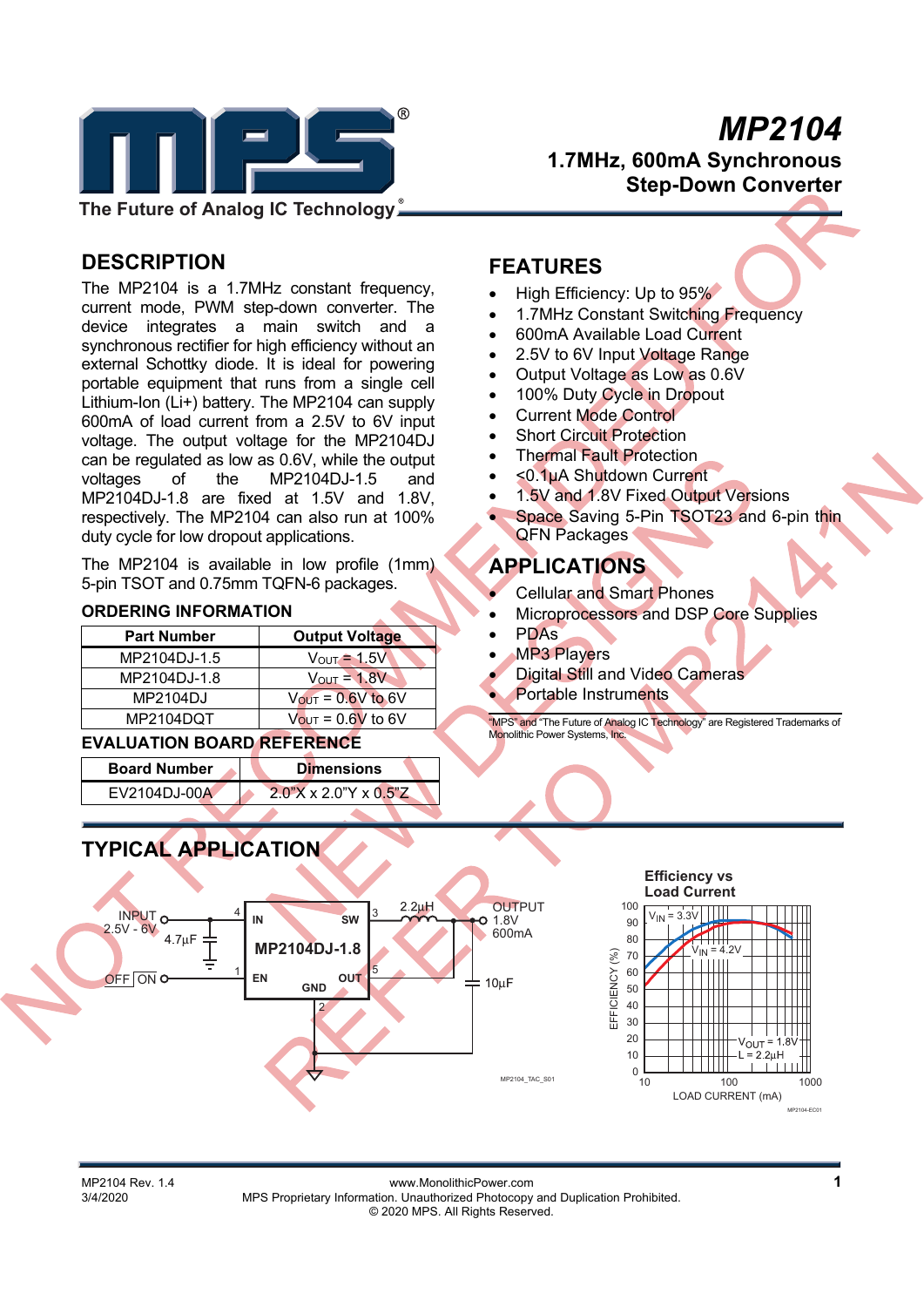

## **ORDERING INFORMATION**

| <b>Part Number*</b> | Package         | <b>Top Marking</b> | Temperature    |
|---------------------|-----------------|--------------------|----------------|
| MP2104DJ            | <b>TSOT23-5</b> | C2                 |                |
| MP2104DJ-1.5        | <b>TSOT23-5</b> |                    |                |
| MP2104DJ-1.8        | TSOT23-5        | D8                 | -40°C to +85°C |
| MP2104DOT           | TOFN-6          | ЗA                 |                |

\* For Tape & Reel, add suffix –Z (eg. MP2104DJ–Z).

For Lead Free, add suffix –LF (eg. MP2104DJ–LF–Z)



# **PACKAGE REFERENCE**

## **ABSOLUTE MAXIMUM RATINGS (1)**

| Continuous Power Dissipation $(T_A = +25^{\circ}C)^{(2)}$ |  |
|-----------------------------------------------------------|--|
| <u>0.57W</u>                                              |  |
|                                                           |  |
|                                                           |  |
|                                                           |  |
|                                                           |  |

## *Recommended Operating Conditions (4)*

| Operating Temperature -40°C to +85°C |  |
|--------------------------------------|--|

# *Thermal Resistance* **(5)** *θJA θJC*

#### **Notes:**

1) Exceeding these ratings may damage the device.<br>2) The maximum allowable power dissipation is a fu

The maximum allowable power dissipation is a function of the maximum junction temperature  $T_{J(MAX)}$ , the junction-to- $\frac{1}{2}$  ambient thermal resistance  $\theta_{JA}$ , and the ambient temperature TA. The maximum allowable continuous power dissipation at any ambient temperature is calculated by  $P_{D(MAX)} = (T_{J(MAX)} - T_{J(MAX)})$ TA)/ θJA. Exceeding the maximum allowable power dissipation will cause excessive die temperature, and the regulator will go into thermal shutdown. Internal thermal shutdown circuitry protects the device from permanent damage.

3) For recommended IR reflow temperature information, refer to MPS document MP2104\_IRRTP.

The device is not guaranteed to function outside of its operating conditions.

5) Measured on JESD51-7, 4-layer PCB.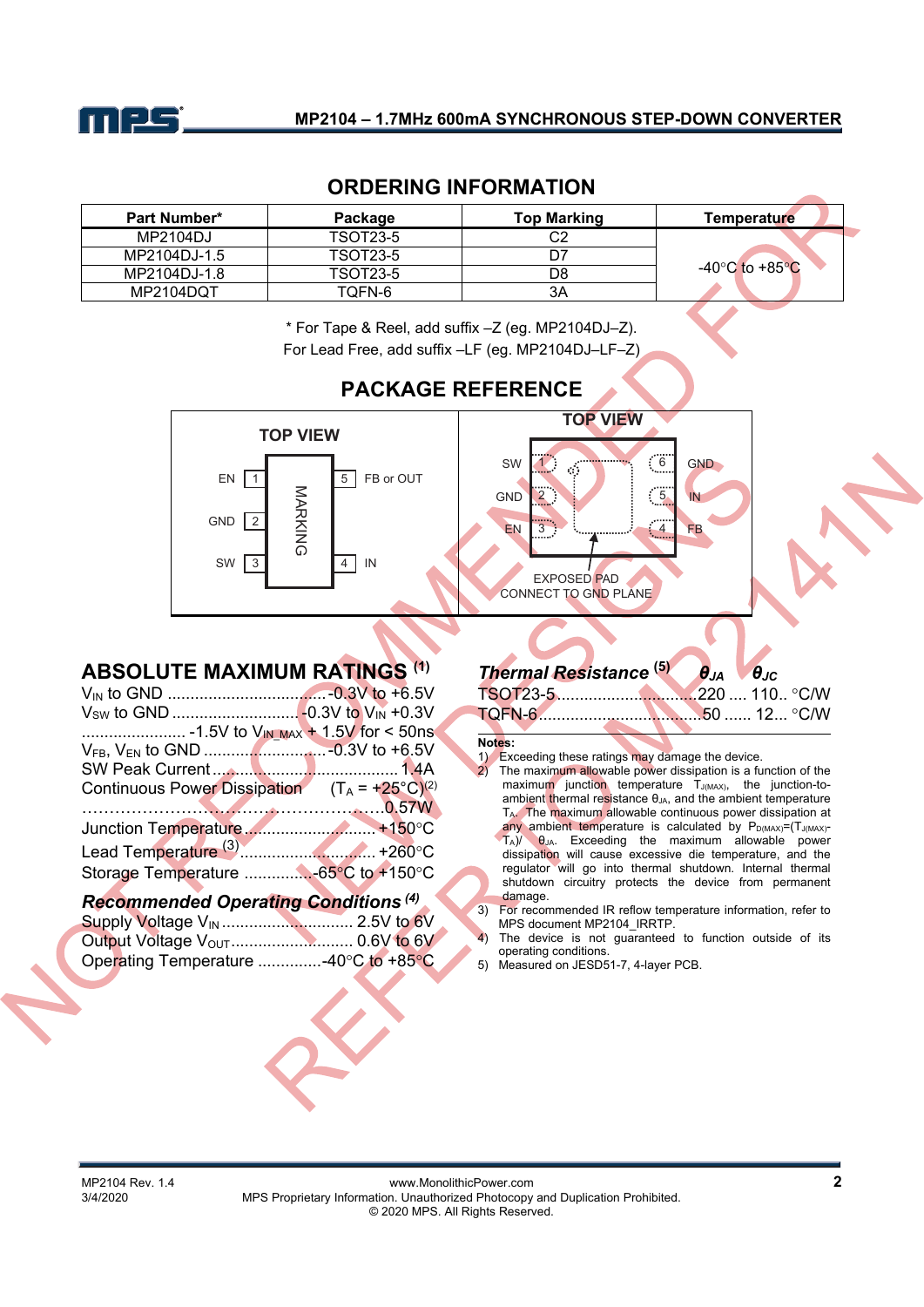

# **ELECTRICAL CHARACTERISTICS (6)**

# $V_{IN}$  =  $V_{EN}$  = 3.6V,  $T_A$  = +25<sup>o</sup>C, unless otherwise noted.

| <b>Parameter</b>                                     | Symbol | <b>Condition</b>                                                                                                 | <b>Min</b> | <b>Typ</b> | <b>Max</b>     | <b>Units</b>    |
|------------------------------------------------------|--------|------------------------------------------------------------------------------------------------------------------|------------|------------|----------------|-----------------|
| <b>Supply Current</b>                                |        | $V_{EN} = V_{IN}$ , $V_{FB} = 0.65V$                                                                             |            | 400        | 600            | $\mu$ A         |
| <b>Shutdown Current</b>                              |        | $V_{EN} = 0V$ , $V_{IN} = 6V$                                                                                    |            | 0.01       | $\overline{1}$ | $\mu$ A         |
| <b>IN Under Voltage Lockout</b><br>Threshold         |        | <b>Rising Edge</b>                                                                                               | 2.10       | 2.27       | 2.45           | V               |
| <b>IN Under Voltage Lockout</b><br><b>Hysteresis</b> |        |                                                                                                                  |            | 55         |                | mV              |
| <b>Regulated FB Voltage</b>                          |        | $T_A$ = +25°C, MP2104DJ &<br>MP2104DQT                                                                           | 0.588      | 0.600      | 0.612          | $\vee$          |
|                                                      |        | $-40^{\circ}$ C ≤ T <sub>A</sub> ≤ +85 $^{\circ}$ C                                                              | 0.582      | 0.600      | 0.618          |                 |
| FB Input Bias Current                                |        | $V_{FB} = 0.65V$ , MP2104DJ &<br>MP2104DQT                                                                       | $-50$      | 0.5        | $+50$          | nA              |
|                                                      |        | MP2104DJ-1.5<br>$IOUT = 50mA$<br>$-40^{\circ}$ C ≤ T <sub>A</sub> ≤ +85°C                                        | 1.455      | 1.500      | 1.545          |                 |
| <b>Regulated Output Voltage</b>                      |        | MP2104DJ-1.8<br>$I_{\text{OUT}} = 50 \text{mA}$<br>$-40^{\circ}$ C $\leq$ T <sub>A</sub> $\leq$ +85 $^{\circ}$ C | 1.746      | 1.800      | 1.854          |                 |
| <b>PFET On Resistance</b>                            |        | $Isw = 100mA$                                                                                                    |            | 0.44       |                | $\Omega$        |
| <b>NFET On Resistance</b>                            |        | $I_{SW} = -100mA$                                                                                                |            | 0.29       |                | Ω               |
| SW Leakage Current                                   |        | $V_{EN} = 0V$ , $V_{IN} = 6V$<br>$V_{SW} = 0V$ or 6V                                                             | ⊻1         |            | $+1.$          | μA              |
| <b>PFET Current Limit</b>                            |        | Duty Cycle = $100\%$ ,<br>Current Pulse Width < 1ms                                                              | 0.7        | 1.0        | 1.35           | A               |
| <b>Oscillator Frequency</b>                          |        |                                                                                                                  | 1.26       | 1.70       | 2.08           | <b>MHz</b>      |
| <b>Thermal Shutdown Trip</b><br>Threshold            |        |                                                                                                                  |            | 145        |                | $\rm ^{\circ}C$ |
| <b>EN Trip Threshold</b>                             |        | $-40^{\circ}$ C $\leq$ T <sub>A</sub> $\leq$ +85 $^{\circ}$ C                                                    | 0.3        | 0.96       | 1.5            | V               |
| <b>EN Input Current</b>                              |        | $V_{EN}$ = 0V to 6V                                                                                              | $-1$       |            | $+1$           | μA              |

**Note:** 

6) 100% production test at +25°C. Typical and temperature specifications are guaranteed by design and characterization.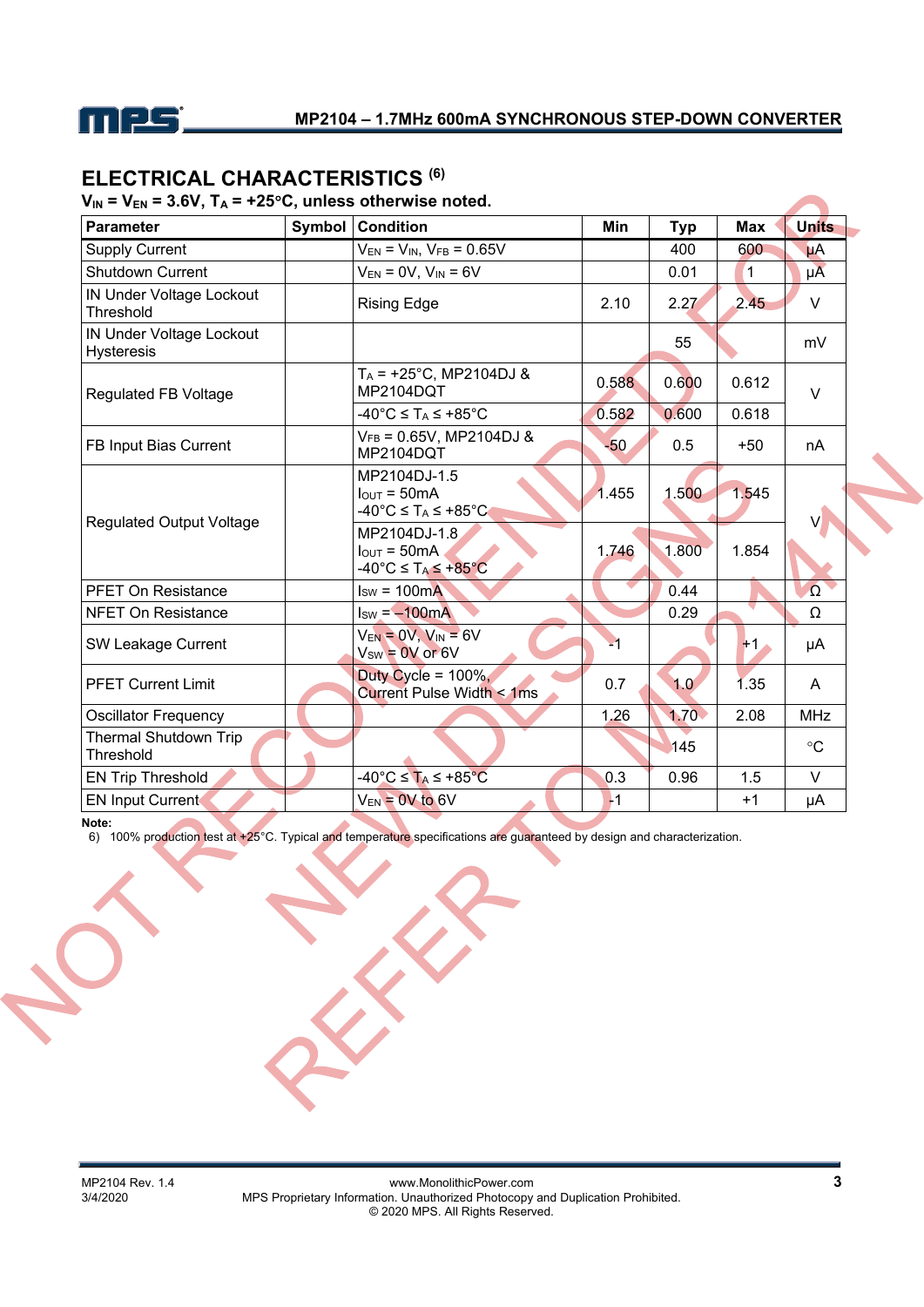

# **TYPICAL PERFORMANCE CHARACTERISTICS**

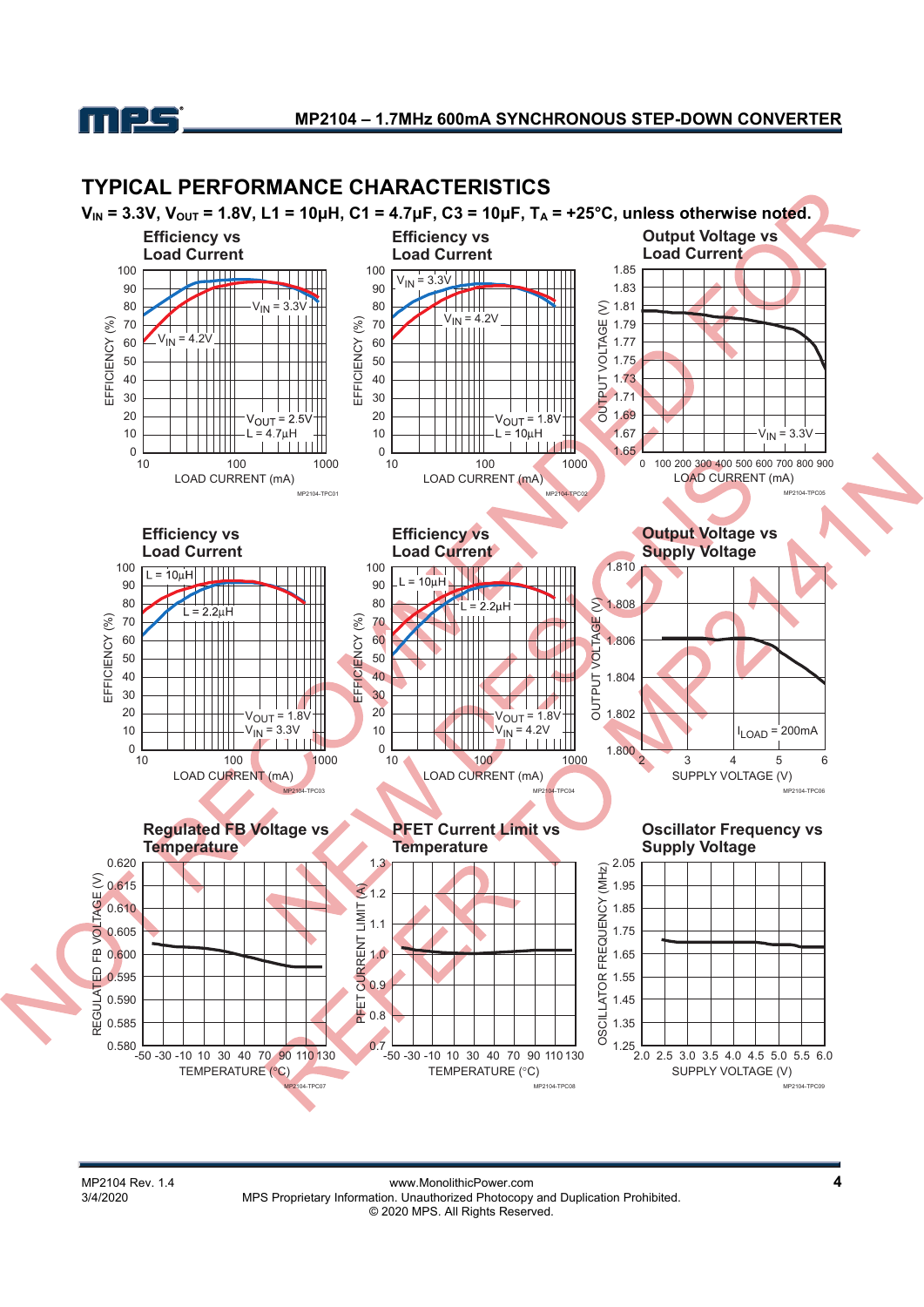



MP2104 Rev. 1.4 **MPS Proprietary Information.** Unauthorized Photocopy and Duplication Prohibited.<br>3/4/2020 MPS Proprietary Information. Unauthorized Photocopy and Duplication Prohibited. MPS Proprietary Information. Unauthorized Photocopy and Duplication Prohibited. © 2020 MPS. All Rights Reserved.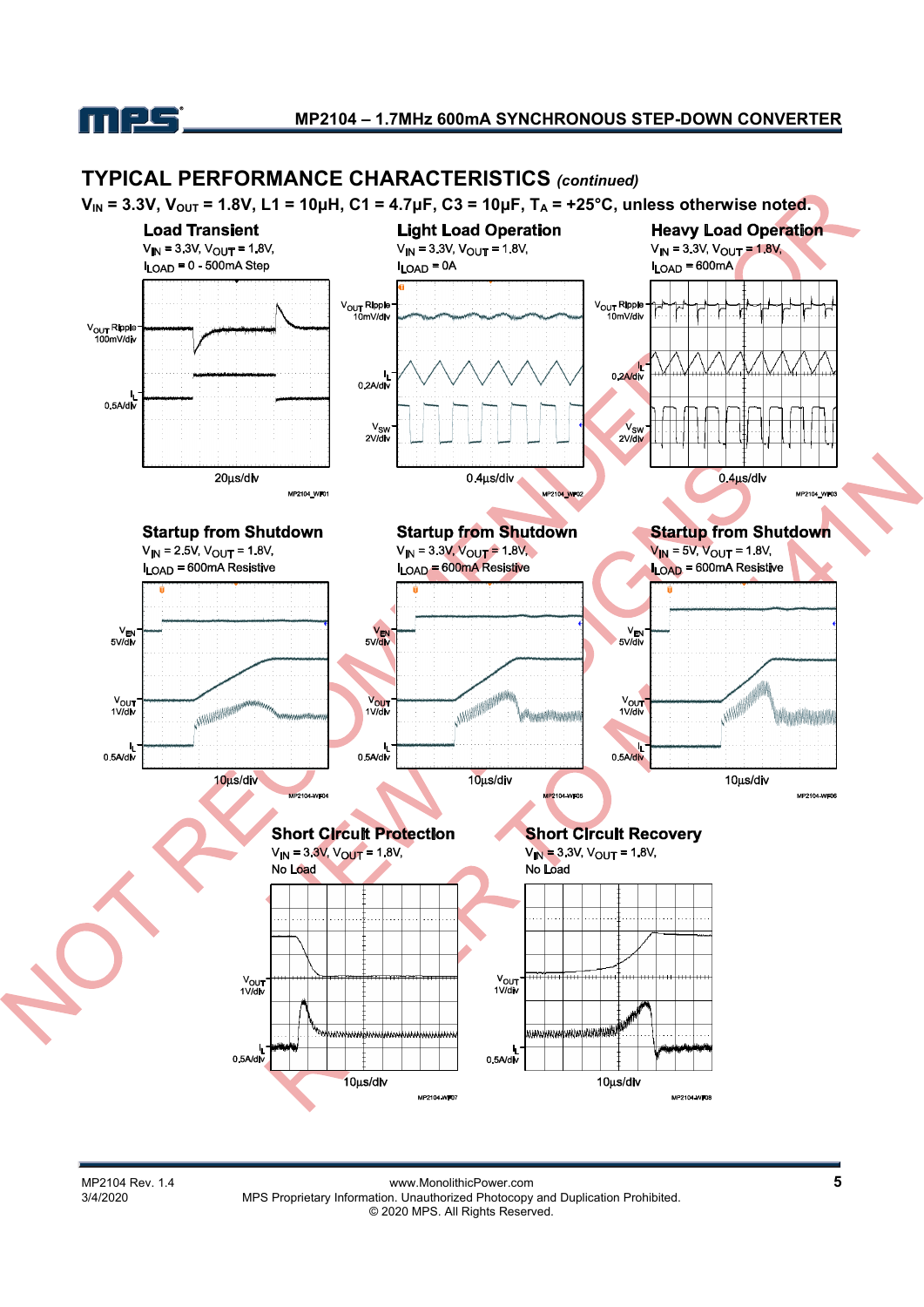

## **PIN FUNCTIONS**

| <b>TSOT23-5</b><br>Pin# | TQFN-6<br>Pin# | <b>Name</b>                      | <b>Description</b>                                                                                                                                         |
|-------------------------|----------------|----------------------------------|------------------------------------------------------------------------------------------------------------------------------------------------------------|
|                         | 3              | EN                               | Regulator Enable Control Input. Drive EN above 1.5V to turn on the<br>MP2104. Drive EN below 0.3V to turn it off (shutdown current $< 0.1\mu$ A).          |
| $\overline{2}$          | 2, 6           | <b>GND</b><br><b>Exposed Pad</b> | Ground. Connect exposed pad (MP2104DQT) to GND plane for proper<br>thermal performance.                                                                    |
| 3                       |                | <b>SW</b>                        | Power Switch Output. Inductor connection to drains of the internal<br>PFET and NFET switches.                                                              |
| 4                       | 5              | IN                               | Supply Input. Bypass to GND with a 2.2uF or greater ceramic<br>capacitor.                                                                                  |
| 5                       | $\overline{4}$ | FB.                              | Feedback Input (MP2104DJ and MP2104DQT). Connect FB to the<br>center point of the external resistor divider. The feedback threshold<br>voltage is 0.6V.    |
| 5                       |                | <b>OUT</b>                       | Output Voltage Sense Input (MP2104DJ-1.5 and MP2104DJ-1.8). An<br>internal resistor divider is connected to this pin to set the proper output.<br>voltage. |

# **OPERATION**

The MP2104 is a constant frequency current mode PWM step-down converter. The MP2104 is optimized for low voltage, Li-Ion battery powered applications where high efficiency and small size are critical. The MP2104 uses an external resistor divider to set the output voltage from 0.6V to 6V. The device integrates both a main switch and a synchronous rectifier, which provides high efficiency and eliminates

an external Schottky diode. The MP2104 can achieve 100% duty cycle. The duty cycle D of a step-down converter is defined as:

> $\frac{V_{\rm{OUI}}}{V_{\rm{IN}}}$   $\times$  100%  $D = T_{ON} \times f_{OSC} \times 100\% \approx \frac{V_{OUT}}{V} \times$ OUT

Where  $T_{ON}$  is the main switch on time,  $f_{OSC}$  is the oscillator frequency (1.7MHz), Vout is the output voltage and  $V_{IN}$  is the input voltage.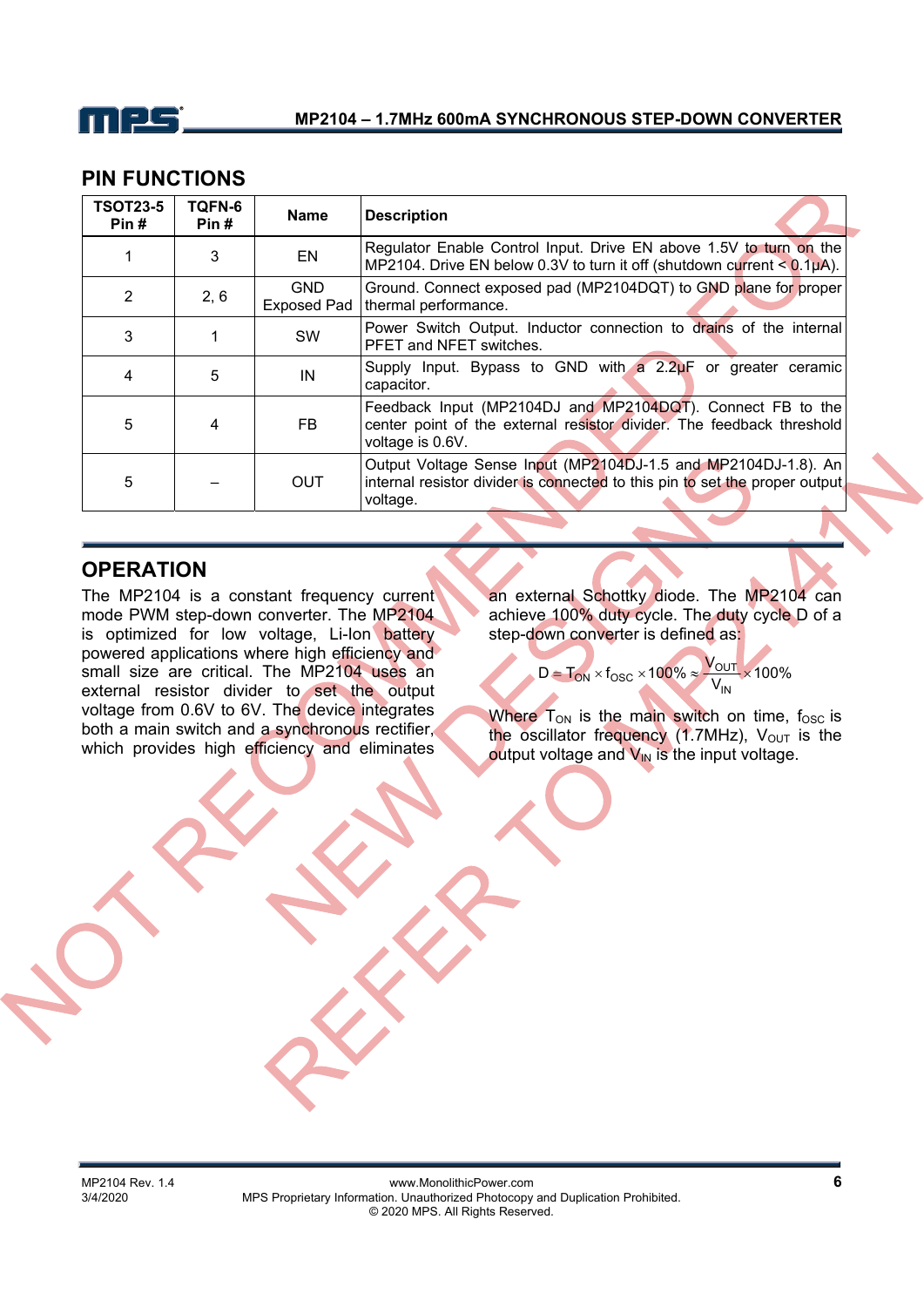

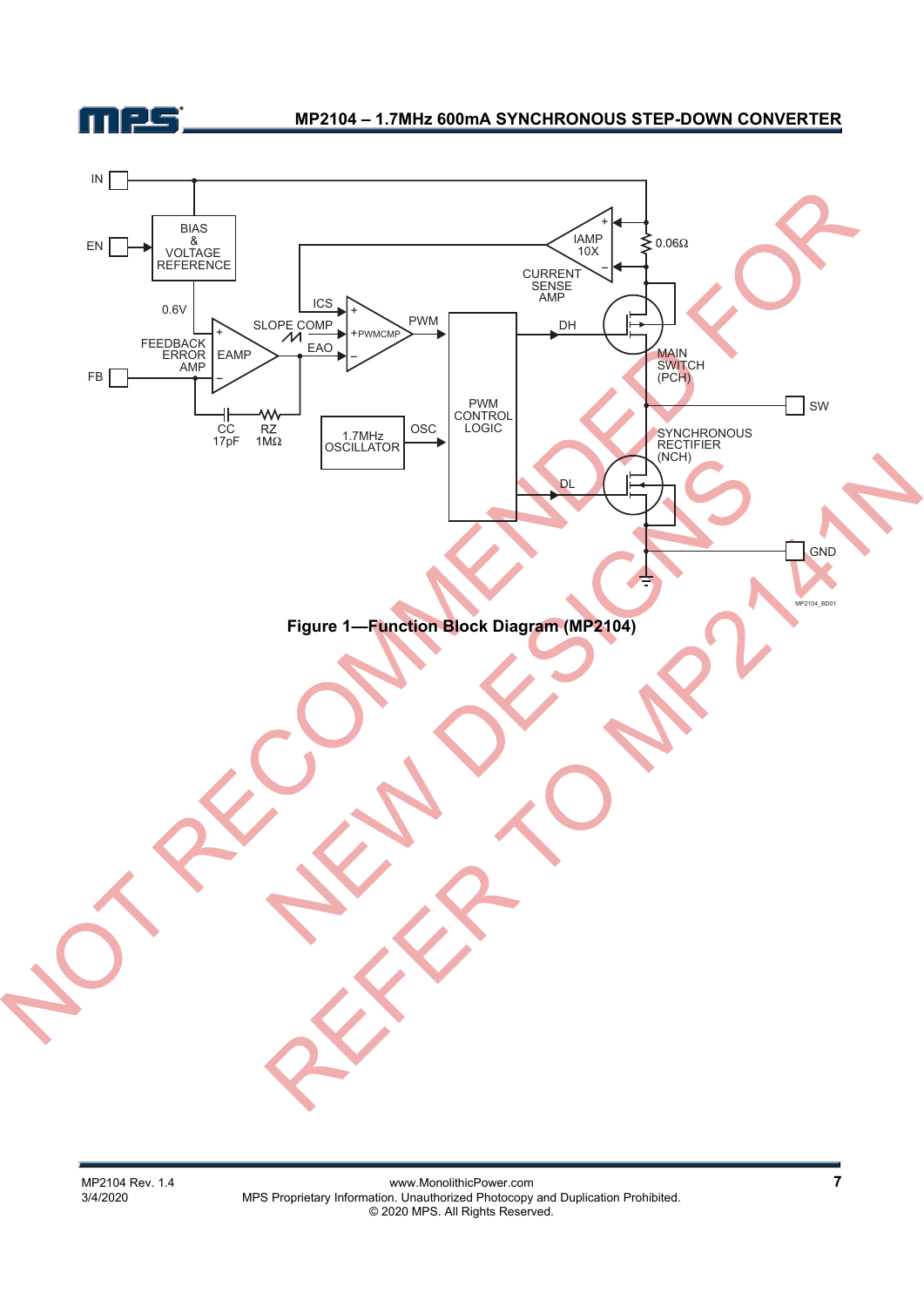



#### **Figure 2—Functional Block Diagram (MP2104DJ-1.5 / MP2104DJ-1.8)**

#### **Current Mode PWM Control**

Slope compensated current mode PWM control provides stable switching and cycle-by-cycle current limit for superior load and line response and protection of the internal main switch and synchronous rectifier. The MP2104 switches at a constant frequency (1.7MHz) and regulates the output voltage. During each cycle the PWM comparator modulates the power transferred to the load by changing the inductor peak current based on the feedback error voltage. During normal operation, the main switch is turned on for a certain time to ramp the inductor current at each rising edge of the internal oscillator, and switched off when the peak inductor current is above the error voltage. When the main switch is off, the synchronous rectifier will be turned on immediately and stay on until either the next cycle starts.

#### **Dropout Operation**

The MP2104 allows the main switch to remain on for more than one switching cycle and increases the duty cycle while the input voltage is dropping close to the output voltage. When the duty cycle reaches 100%, the main switch is held on continuously to deliver current to the output up to

the PFET current limit. The output voltage then is the input voltage minus the voltage drop across the main switch and the inductor.

#### **Short Circuit Protection**

The MP2104 has short circuit protection. When the output is shorted to ground, the oscillator frequency is reduced to prevent the inductor current from increasing beyond the PFET current limit. The PFET current limit is also reduced to lower the short circuit current. The frequency and current limit will return to the normal values once the short circuit condition is removed and the feedback voltage reaches 0.6V.

#### **Maximum Load current**

The MP2104 can operate down to 2.5V input voltage, however the maximum load current decreases at lower input due to large IR drop on the main switch and synchronous rectifier. The slope compensation signal reduces the peak inductor current as a function of the duty cycle to prevent sub-harmonic oscillations at duty cycles greater than 50%. Conversely the current limit increases as the duty cycle decreases.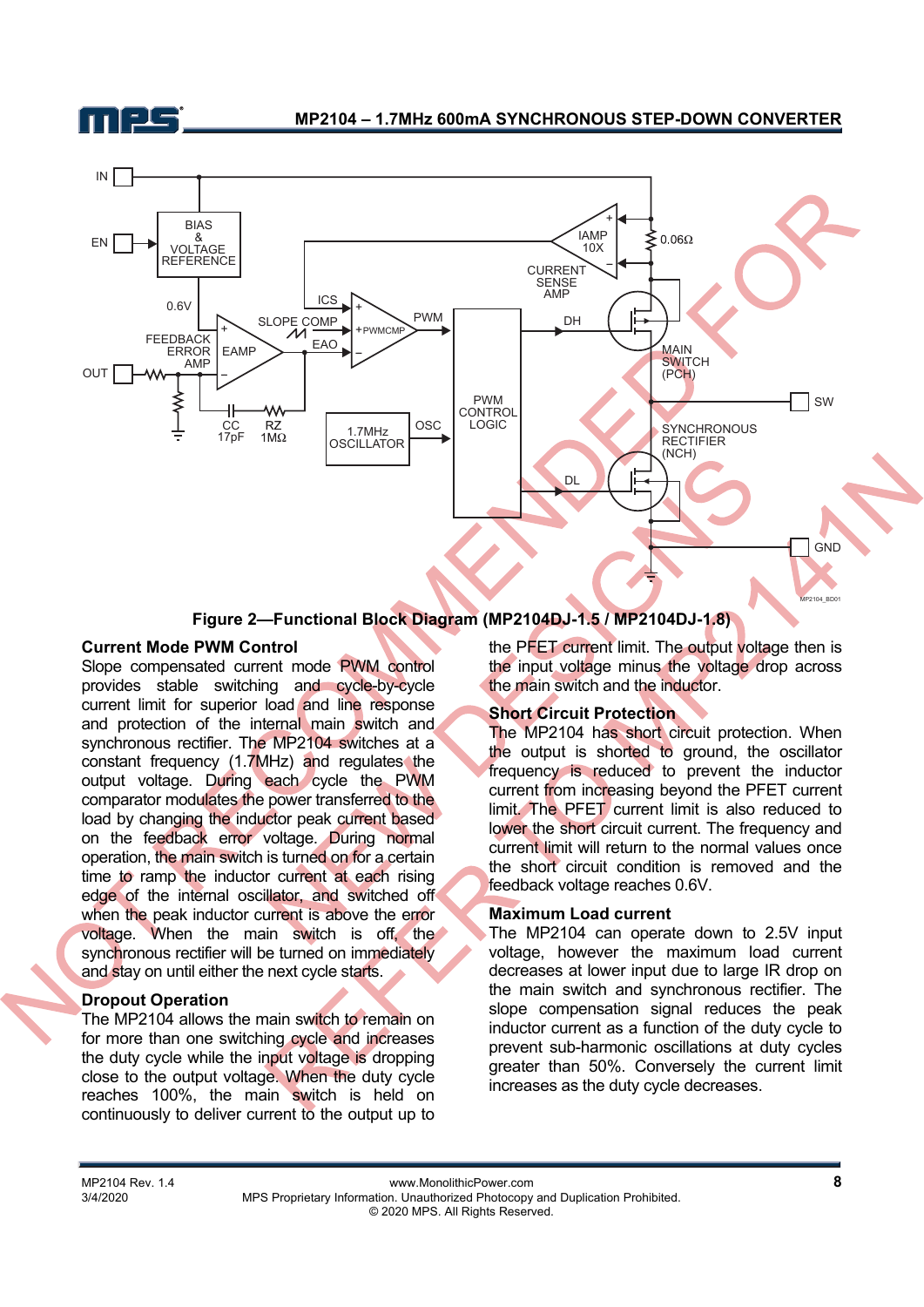

# **APPLICATION INFORMATION**

#### **Output Voltage Setting (MP2104DJ)**

The external resistor divider sets the output voltage (see Figure 3). The feedback resistor R1 also sets the feedback loop bandwidth with the internal compensation capacitor (see Figure 1).

Choose R1 around 300kΩ for optimal transient response. R2 is then given by:

$$
R2 = \frac{R1}{\frac{V_{OUT}}{0.6V} - 1}
$$

**Table 1—Resistor Selection vs. Output Voltage Setting** 

| Vout | R1                 | R <sub>2</sub>      |
|------|--------------------|---------------------|
| 1.2V | 300 $k\Omega$ (1%) | 300 $k\Omega$ (1%)  |
| 1.5V | 300 $k\Omega$ (1%) | 200k $\Omega$ (1%)  |
| 1.8V | 300 $k\Omega$ (1%) | 150k $\Omega$ (1%)  |
| 2.5V | 300 $k\Omega$ (1%) | 95.3k $\Omega$ (1%) |

#### **Inductor Selection**

A 1μH to 10μH inductor with DC current rating at least 25% higher than the maximum load current is recommended for most applications. For best efficiency, the inductor DC resistance shall be <200mΩ. See Table 2 for recommended inductors and manufacturers. For most designs, the inductance value can be derived from the following equation:

$$
L = \frac{V_{OUT} \times (V_{IN} + V_{OUT})}{V_{IN} \times \Delta I_L \times f_{OSC}}
$$

Where ΔI<sub>L</sub> is the inductor ripple current. Choose inductor ripple current approximately 30% of the maximum load current, 600mA.

The maximum inductor peak current is:

2  $I_{L(MAX)} = I_{LOAD} + \frac{\Delta I_L}{2}$  $\Lambda$ 

Under light load conditions below 100mA, larger inductance is recommended for improved efficiency. Table 3 lists inductors recommended for this purpose.

## **Table 2—Suggested Surface Mount Inductors**

| <b>Manufacturer</b> | <b>Part Number</b> | Inductance (µH)  | Max DCR $(\Omega)$ | <b>Saturation</b><br><b>Current (A)</b> | <b>Dimensions</b><br>$LxWxH$ (mm <sup>3</sup> ) |
|---------------------|--------------------|------------------|--------------------|-----------------------------------------|-------------------------------------------------|
| Coilcraft           | LP1704-222M        | $2.2\phantom{0}$ | 0.07               | d. i                                    | 6.5x5.3x2                                       |
| Toko                | D312C              | 2.2              | 0.14               | 1.0                                     | 3.6x3.6x1                                       |
| Sumida              | CDRH3D16           | 2.2 <sub>0</sub> | 0.072              |                                         | 4x4x1.8                                         |
| Taiyo Yuden         | LBC2518            | 2.2              | 0.13               | 0.6                                     | 2.5x1.8x1.8                                     |
|                     |                    |                  |                    |                                         |                                                 |

### **Table 3—Inductors for Improved Efficiency at 25mA, 50mA, under 100mA Load.**

| <b>Manufacturer</b> | <b>Part Number</b> | Inductance (µH) | Max DCR $(\Omega)$ | <b>Saturation</b><br>Current (A) | I <sub>RMS</sub> (A) |
|---------------------|--------------------|-----------------|--------------------|----------------------------------|----------------------|
| Coilcraft           | DO1605T-103MX      | 10              | 0.3                | 1.0                              | 0.9                  |
| <b>Murata</b>       | LQH4C100K04        | 10              | 0.2                | 1.2                              | 0.8                  |
| Sumida              | CMD4D06-100        | 10 <sub>1</sub> | 0.3                | 0.7                              | 0.5                  |
| Sumida              | CR32-100           | 10              | 0.2                | 1.0                              | 0.7                  |
| Sumida              | CR54-100           | 10              | 0.                 | 1.2                              |                      |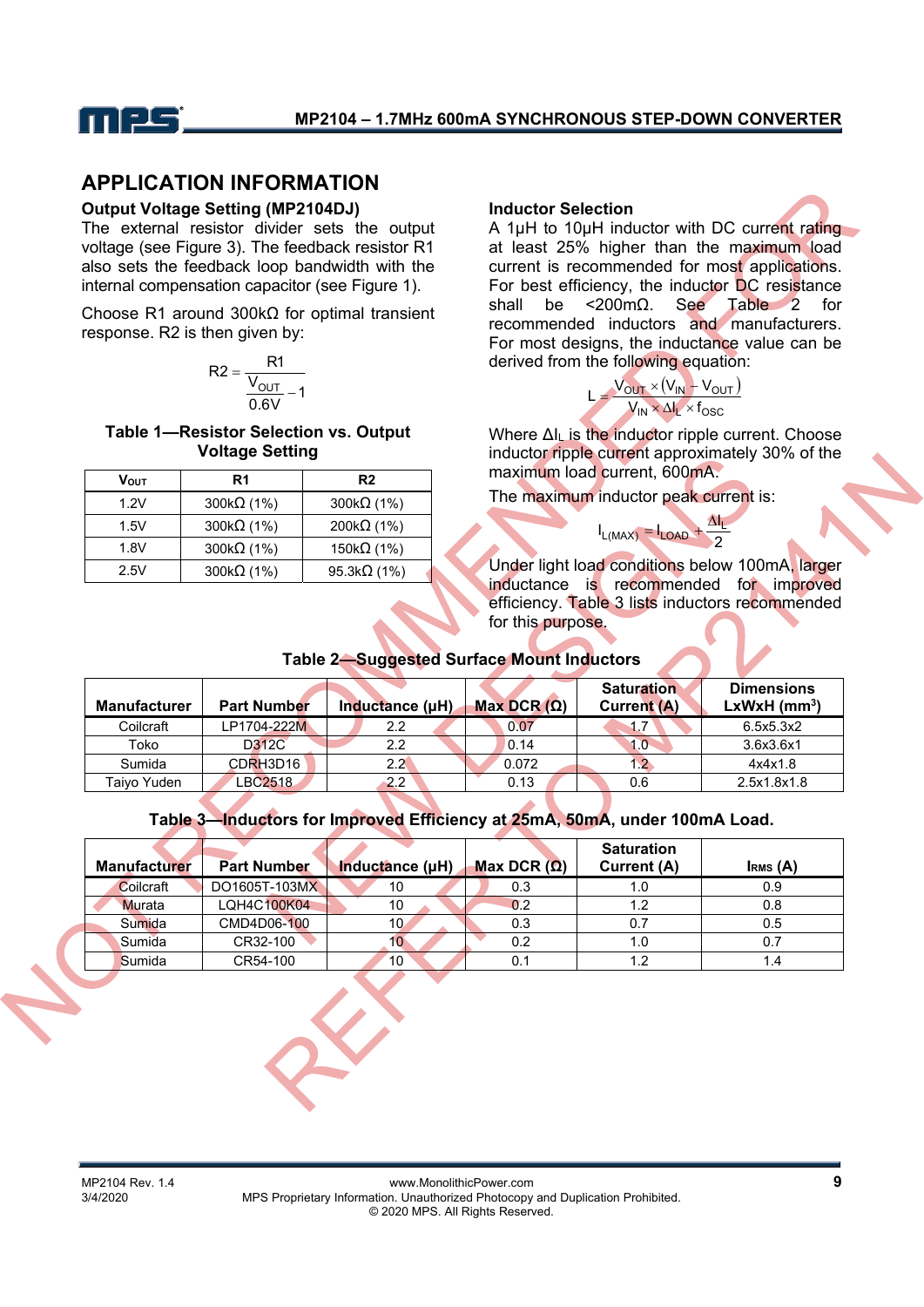

#### **Input Capacitor Selection**

The input capacitor reduces the surge current drawn from the input and switching noise from the device. The input capacitor impedance at the switching frequency shall be less than input source impedance to prevent high frequency switching current passing to the input. Ceramic capacitors with X5R or X7R dielectrics are highly recommended because of their low ESR and small temperature coefficients. For most applications, a 4.7μF capacitor is sufficient.

#### **Output Capacitor Selection**

The output capacitor keeps output voltage ripple small and ensures regulation loop stable. The output capacitor impedance shall be low at the switching frequency. Ceramic capacitors with X5R or X7R dielectrics are recommended. The output ripple  $\Delta V_{\text{OUT}}$  is approximately:

$$
\Delta V_{OUT} \leq \frac{V_{OUT} \times (V_{IN} - V_{OUT})}{V_{IN} \times f_{OSC} \times L} \times \left(ESR + \frac{1}{8 \times f_{OSC} \times C3}\right)
$$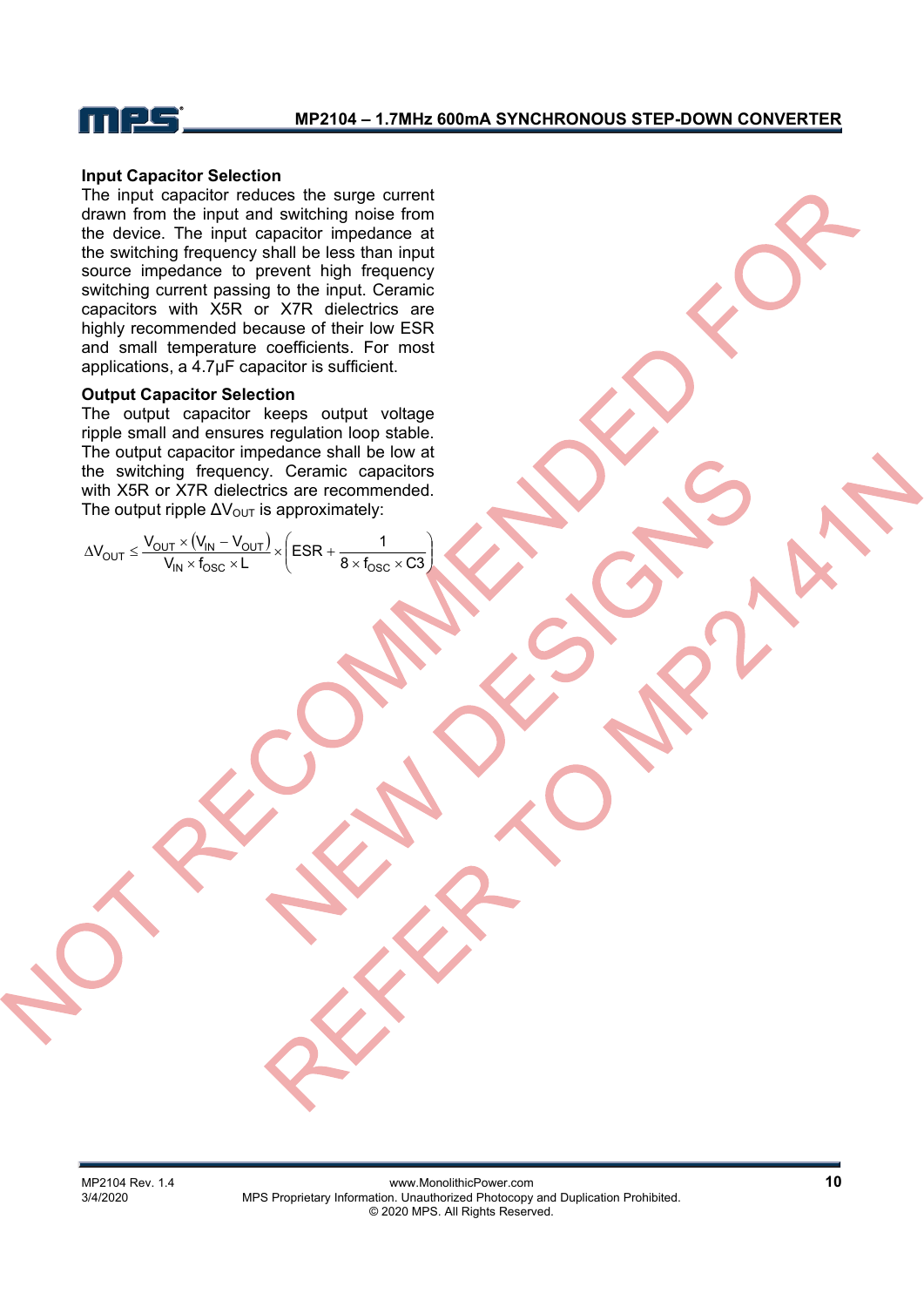

# **PCB layout guide**

PCB layout is very important to achieve stable operation. It is highly recommended to duplicate EVB layout for optimum performance.

If change is necessary, please follow these guidelines and take figure 3 for reference.

- 1) Keep the path of switching current short and minimize the loop area formed by Input cap, high-side MOSFET and low-side MOSFET.
- 2) Bypass ceramic capacitors are suggested to be put close to the Vin Pin.
- 3) Ensure all feedback connections are short

and direct. Place the feedback resistors and compensation components as close to the chip as possible.

- 4) Route SW away from sensitive analog areas such as FB.
- 5) Connect IN, SW, and especially GND respectively to a large copper area to cool the chip to improve thermal performance and long-term reliability.

For the fixed output versions (MP2104DJ-1.5 and MP2104-1.8), R1 is shorted and R2 is open.

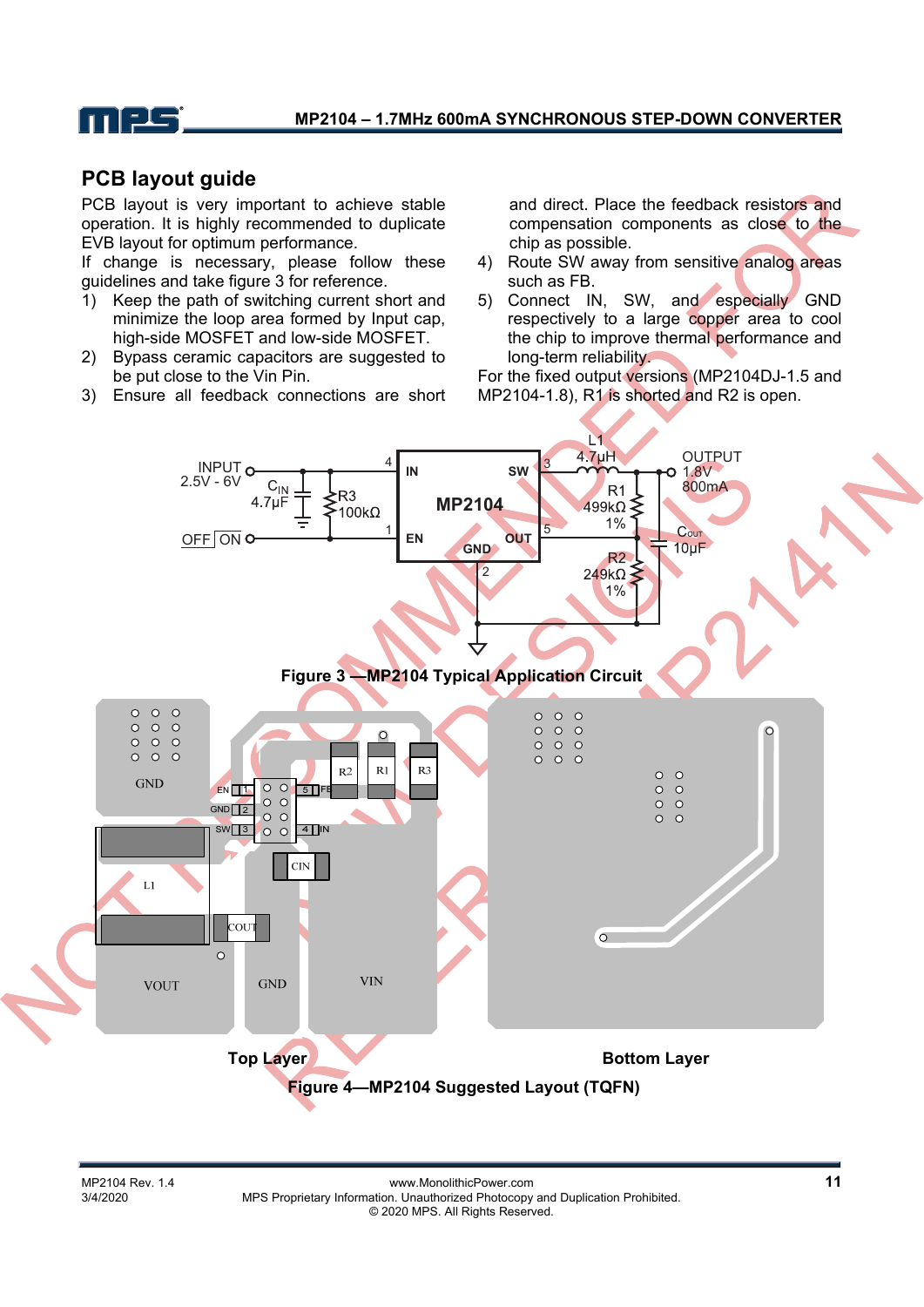

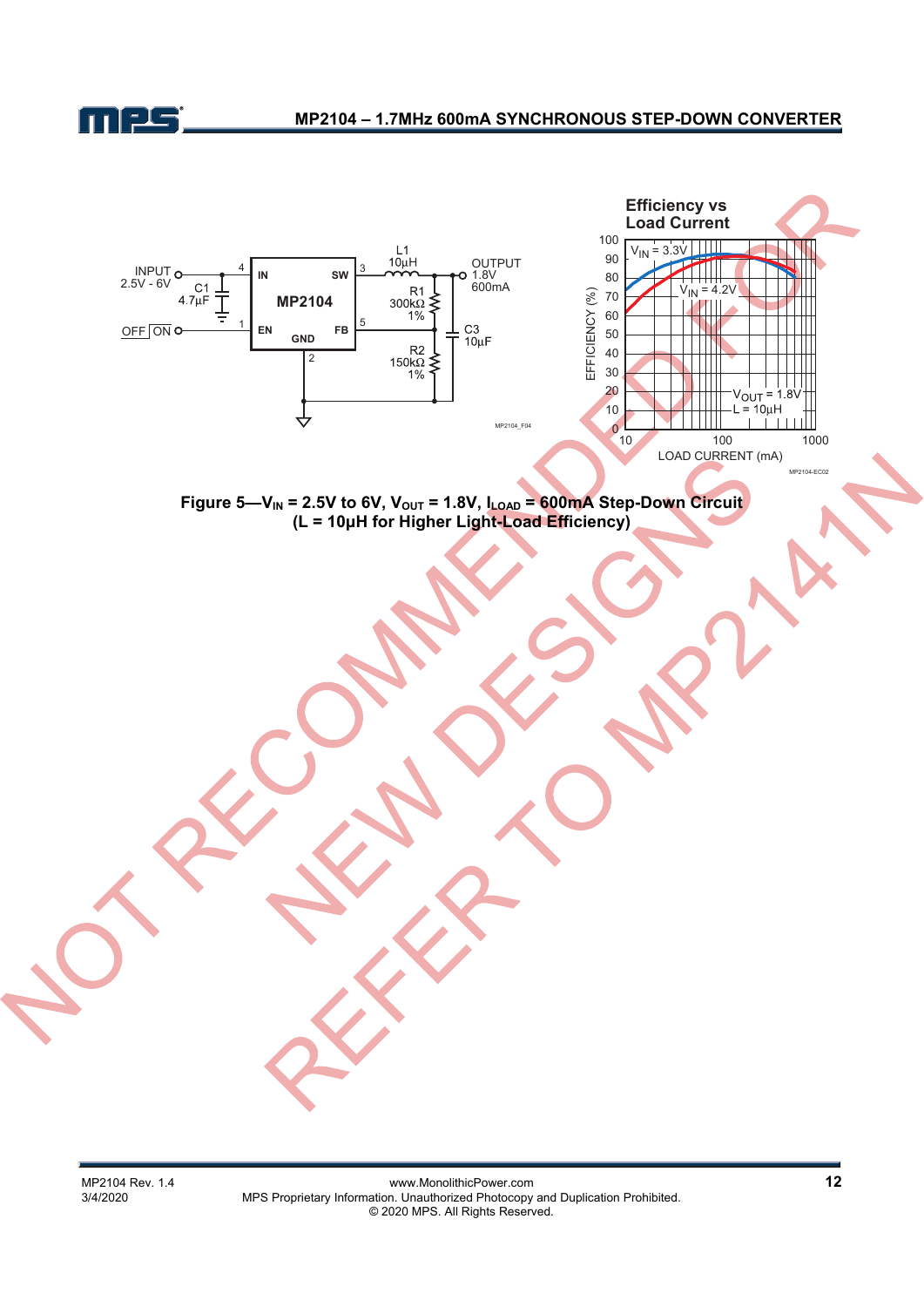

# **PACKAGE INFORMATION**